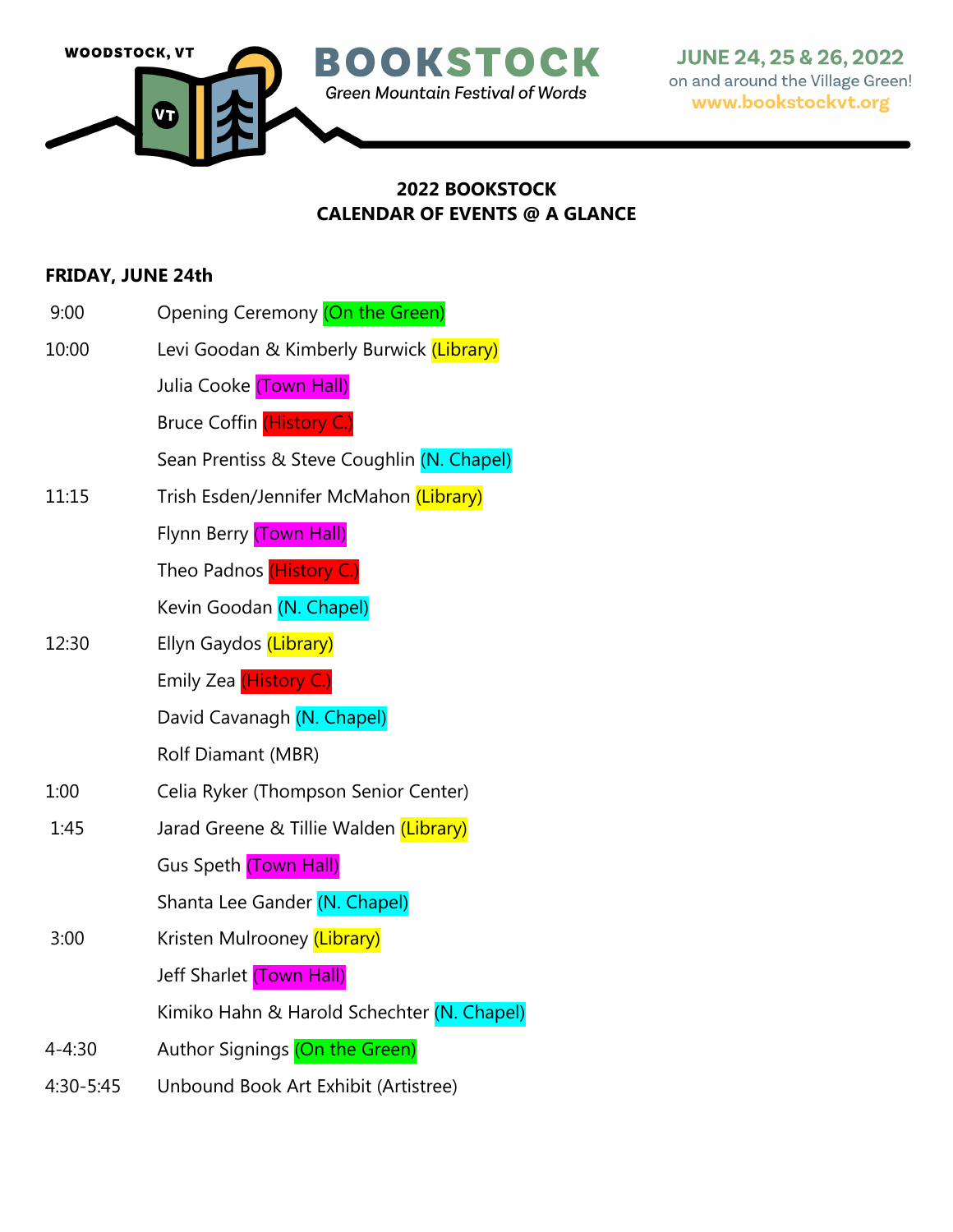

- 6:00 Valerie Plame/Robert Kerbeck/Thomas Powers (Town Hall)
- 7:30 Reception (Town Hall)

# **SATURDAY, JUNE 25th**

| 10:00                    | Archer Mayor & Sarah Stewart Taylor (Library)           |
|--------------------------|---------------------------------------------------------|
|                          | Katherine Paterson (Town Hall)                          |
|                          | James Crews & Diana Whitney (N. Chapel)                 |
| 11:15                    | Marjorie Nelson Matthews & Joni B Cole (Library)        |
|                          | Toufah Jallow (Town Hall)                               |
|                          | Katerina Canyon (N. Chapel)                             |
| 12:30                    | Jessica Lahey & Brett Ann Stanciu (Library)             |
|                          | Chard deNiord, Sydney Lea & Mary Ruefle (Town Hall)     |
|                          | Linda Landrigan, Paula Munier & Edwin Hill (History C.) |
| 1:45                     | Robin Gaby Fisher (Library)                             |
|                          | Joseph Ellis (History C.)                               |
|                          | Makenna Goodman & Camille Guthrie (N. Chapel)           |
| 3:00                     | Katie Crouch (Library)                                  |
|                          | Jeff Danziger & Dewaine Farria (Town Hall)              |
|                          | Rajnii Eddins (History C.)                              |
| $4 - 4:45$               | Author Signings (On the Green)                          |
| 5:00                     | Ayad Akhtar (Town Hall)                                 |
| 6:00                     | Reception (Town Hall)                                   |
| <b>SUNDAY, JUNE 26th</b> |                                                         |

- 10:30 Tessa Wegert (Library)
	- Celia Ryker (History C.)